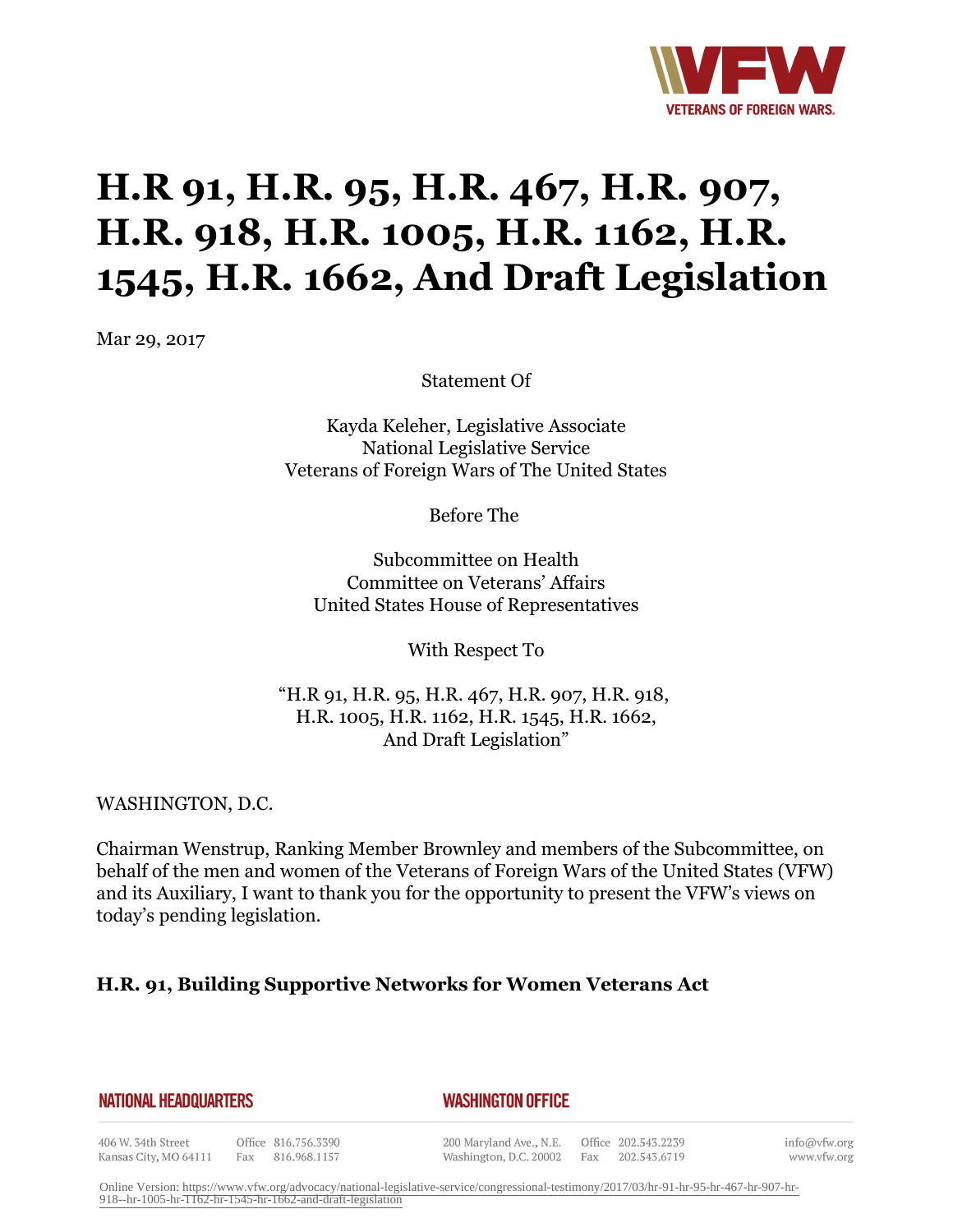The VFW strongly supports this legislation, which would make permanent VA's counseling in retreat setting program for women veterans. VA's retreat counseling program has served as an invaluable tool to help newly discharged women veterans seamlessly transition back into civilian life. The VFW supported the original program established by the Caregivers and Veterans Omnibus Health Services Act of 2010 and subsequent year-long extensions. The VFW believes it is time to make this important program permanent.

### **H.R. 95, Veterans' Access to Child Care Act**

This legislation would extend and expand the VA child care pilot program, which helps veterans attend their health care appointments and complete their treatment plans by providing necessary child care services. The VFW supports this legislation and has a recommendation to improve it which we urge this subcommittee to consider.

Veterans with dependent children face diverse barriers when obtaining their earned care and benefits. A barrier specific to parents is finding child care so they can attend medical appointments. Currently, VA has three pilot programs which offer child care services to enable veterans to attend medical appointments. Veterans who have used this program tell the VFW they would not have completed their treatment plans if it were not for the VA child care program.

The lack of child care is particularly difficult for homeless veterans who may forgo needed inpatient treatments for fear of losing custody of their children. The VFW firmly believes child care service would also improve access to employment training and counseling services that homeless veterans need to obtain meaningful employment that will allow them keep their homes and stay off the streets. That is why the VFW urges this subcommittee to expand eligibility for this important program by giving homeless veterans the opportunity to receive child care services while they attend employment training programs.

#### **H.R. 467, VA Scheduling Accountability Act**

The VFW believes all VA medical facilities must comply with scheduling laws and directives. However, the VFW cannot support this legislation because it would not resolve the underlying issue with scheduling at VA medical facilities.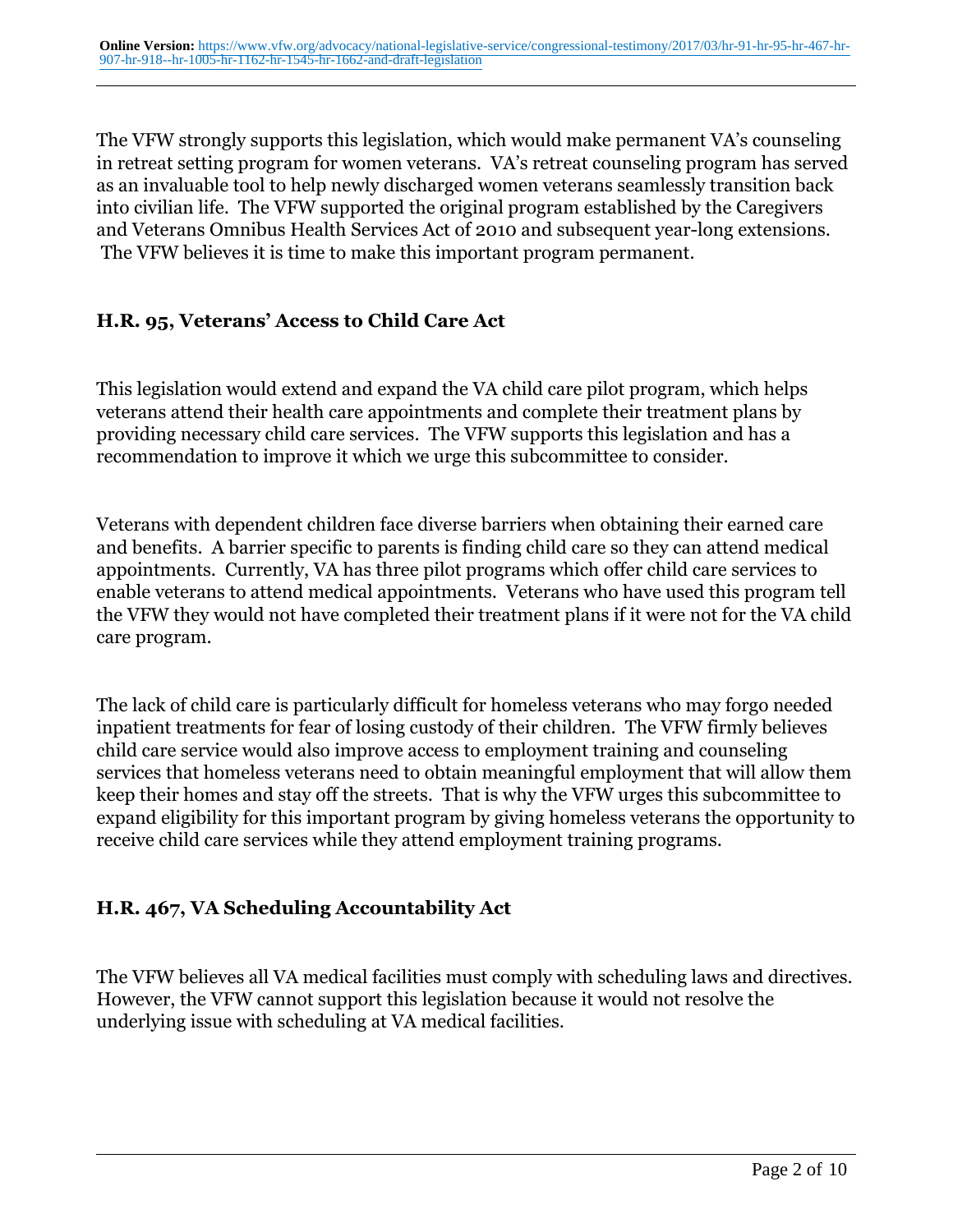Before requiring compliance, Congress and VA must first improve VA's wait time metric and scheduling directives. In the VFW's most recent VA health care report, only 67 percent of veterans indicated they obtained a VA appointment within 30 days, which is significantly less than the 93 percent of appointments VA reported were scheduled within 30 days during the same timeframe. This is because the way VA measures wait times is not aligned with the realities of scheduling a health care appointment.

VA also uses a wait time metric called the "preferred date" to measure whether a veteran is given an appointment within 30 days from the date a veteran would like to be seen or is told it is clinically necessary, which fails to account for the full length of time a veteran waits for care. The VFW is also concerned that VA's preferred date metric remains susceptive to data manipulation. For example, when veterans call to schedule appointments, they are asked when they prefer to be seen. The first question a veteran logically asks is, "When is the next available appointment?" Schedulers have the ability to input the medical facility's next available appointment as the veteran's preferred date –– essentially zeroing out the wait time. VA must correct its wait time metric to more accurately reflect how long veterans wait for their care.

VA has established an arbitrary wait time goal of scheduling appointments within 30 days of a veteran's preferred date. This not only ignores whether a veteran should be seen earlier, but it is not aligned with how the health care industry measures wait times. In a recent report, the RAND Corporation found the best practices in the private sector for measuring timeliness of appointments are generally based on the clinical need of the health care requested and in consultation with the patient requesting the care. That is why the VFW has urged VA and Congress to move away from using arbitrary standards to measure whether an appointment was delivered in a timely manner, and adopt industry best practices by basing the timeliness of appointment scheduling on a clinical decision made by health care providers and their patients.

The VFW does not believe this legislation can be successful if VA's wait time metric remains flawed and susceptible to data manipulation. Compliance with flawed metrics does not lead to better health care outcomes for veterans.

The VFW also has serious concerns with the requirement to withhold bonuses from VA medical center directors who fail to comply with scheduling standards. Section 205 of Public Law 113-146, the "Veterans Access, Choice, and Accountability Act of 2014" prohibited the use of scheduling and wait time metrics in determination of performance awards. Congress did so because the VA Office of the Inspector General and congressional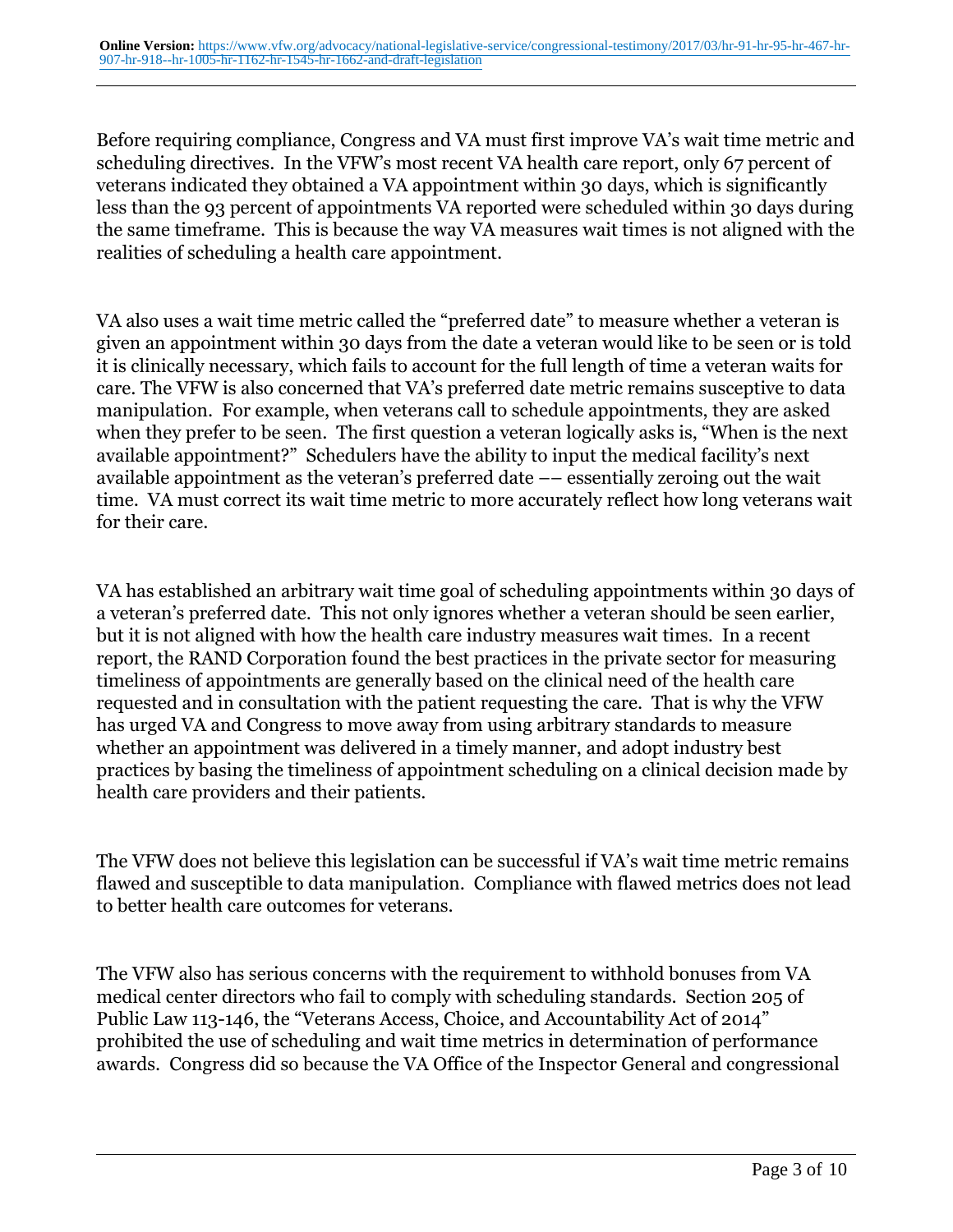oversight found VA employees were manipulating scheduling and wait time data to receive bonuses or appease management. The VFW fears this legislation would reinstate a culture of cover ups to receive awards.

Instead of linking bonuses to compliance with scheduling requirements, which will not result in veterans receiving more timely care, Congress must focus on evaluating and addressing the underlying reasons for high wait times. The VFW has highlighted many of these issues in the past. VA's medical support assistance (MSA) positions, who handle scheduling for the veterans, face the highest rate of turnover in the VA health care system. Due to the cumbersome hiring process and the low compensation levels for MSAs, it takes an average of six months to fill an MSA vacancy. The VFW urges Congress to expand VA's direct hire authority for this critical position.

VA's scheduling system is also archaic and hard to use. VA is in the process of implementing a modification to its scheduling system and is pursuing a commercial off the shelf (COTS) scheduling system. The VFW supports a COTS solution to VA's scheduling system and urges Congress to make certain VA has the resources needed to finally update its outdated scheduling system with a state-of-the-art COTS system.

### **H.R. 907, Newborn Care Improvement Act**

The VFW supports this legislation, which would expand VA's authority to provide health care to a newborn child, whose delivery is furnished by VA, from seven to 42 days postbirth.

According to the Centers for Disease Control and Prevention, newborn screenings are vital to diagnosing and preventing certain health conditions that can affect a child's livelihood and long-term health. The VFW understands the importance of high quality newborn health care and its long term impact on the lives of veterans and their families. Congress must ensure newborn children receive the proper post-natal health care they need.

### **H.R. 918, Veteran Urgent Access to Mental Health Care Act**

This legislation would ensure veterans with other than honorable discharges, also known as "bad paper" discharges, have the opportunity to receive urgent mental health care from VA.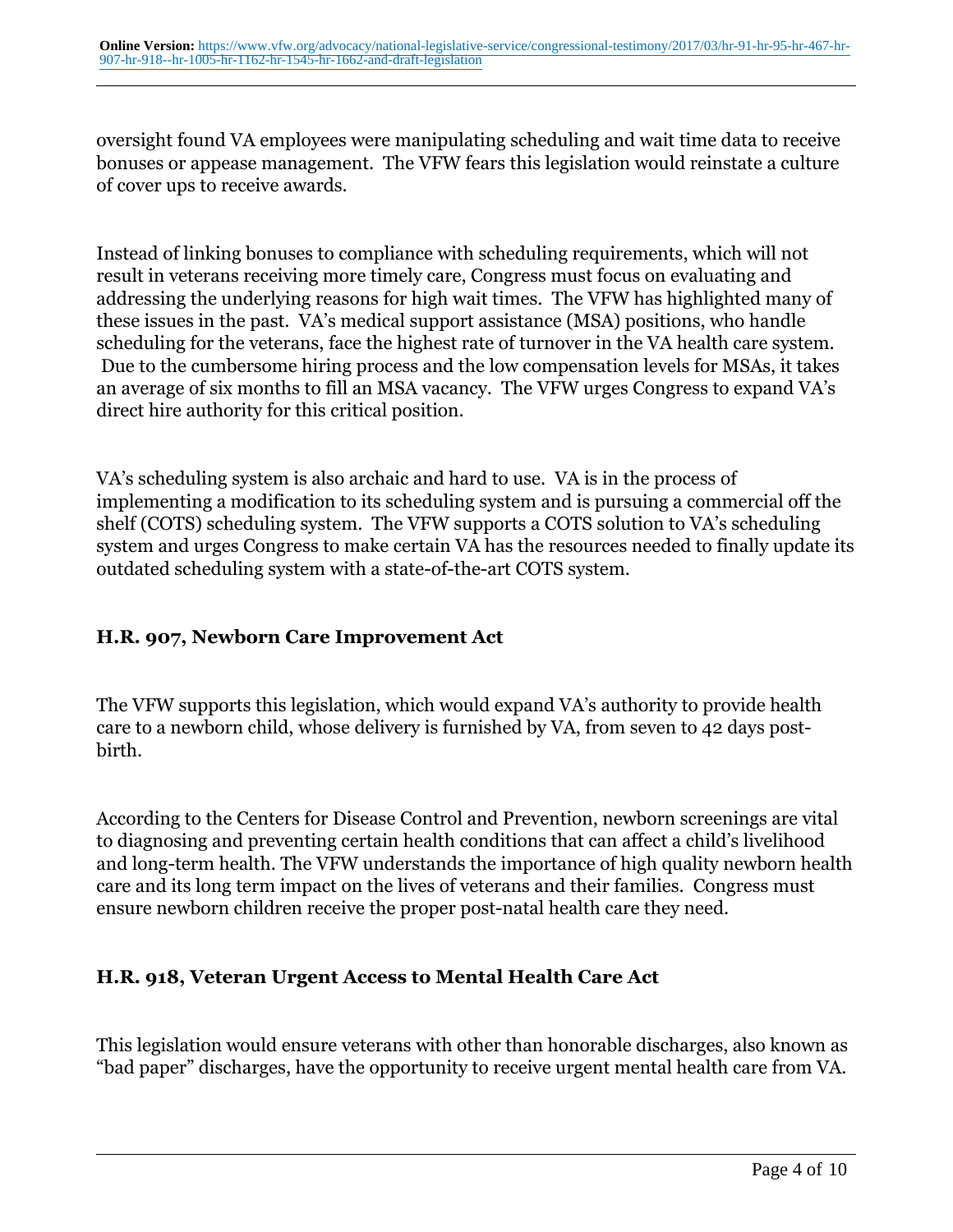The VFW supports the intent of this legislation, but believes it should be expanded before it is passed.

Under current law, eligibility for VA health care and benefits is based on many different factors. Most benefits, including VA health care and disability compensation, require veterans to have obtained a discharge that is other than dishonorable to be eligible. This means veterans who receive bad paper discharges and meet other eligibility requirements are eligible for VA health care and most benefits. However, VA has implemented a stringent interpretation of current law. In a recent report entitled Underserved: How the VA Wrongfully Excludes Veterans with Bad Paper, Swords to Plowshares found VA's process for determining health care and benefits eligibility is not consistent with the law, and results in 90 percent of veterans with bad paper discharges being denied eligibility to much needed health care and benefits.

When veterans go to a VA medical center for non-emergent care as a new patient, they are required to undergo an eligibility determination before they can receive care. Veterans who have an honorable discharge and meet other criteria –– such as having service-connected disabilities, combat service, low income, or certain earned service medals –– are allowed to receive care immediately or schedule an appointment. When veterans with bad paper discharges present to a VA medical facility for the first time, they are told they must undergo a VA character of discharge determination before they can receive care, which takes an average of 1,200 days according to Swords to Plowshares' report.

It is also important to clarify that the term "dishonorable" has different legal definitions for the Department of Defense (DOD) and VA. Whereas DOD only issues dishonorable discharges to service members who have been convicted of major offenses in a general court martial, title 38, United States Code (U.S.C.) specifies that veterans can be characterized as "dishonorable" when they are discharged for specific offenses, conscientious objector status, desertion, or for being AWOL for more than 180 days, regardless of whether or not such veterans received a dishonorable discharge from DOD. For that reason, VA created a character of discharge evaluation process to evaluate whether a veteran received a discharge that is considered dishonorable under title 38 U.S.C., but not by DOD standards. The VFW believes that this review process has been misapplied to all bad paper discharges absent the specific disqualifying criteria, which has resulted in VA depriving certain veterans with bad paper discharges of benefits they not only earned, but in many cases need.

Veterans who served honorably in combat, but were administratively discharged upon returning home due to relatively small infractions, like missing formations or self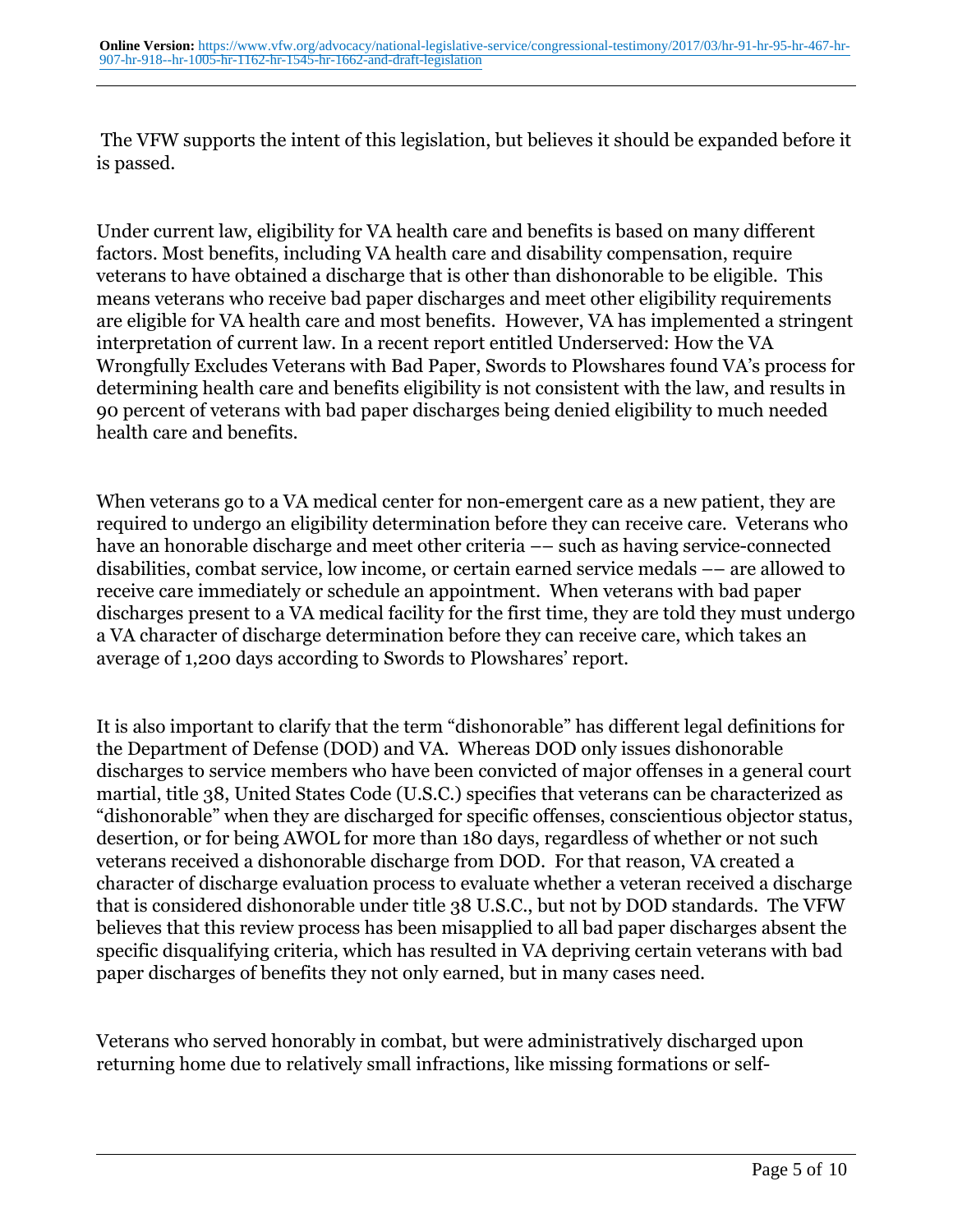medicating undiagnosed conditions, should not have to wait years before they can receive VA health care and benefits. Currently, veterans with bad paper discharges are three times more likely to die by suicide. Without access to VA health care, those suffering from servicerelated mental health injuries are left on their own to deal with their mental health symptoms, making recovery nearly impossible.

The VFW is pleased that Secretary of Veterans Affairs David J. Shulkin has announced he will expand access to urgent mental health care to veterans who have received bad paper discharges. However, the VFW firmly believes VA does not and should not provide sporadic care. VA provides veterans a full continuum of high quality care that has been found to outperform the private sector and leads to a lower likelihood of attempts or death by suicide. That is why the VFW has urged VA to expand its proposed regulations to ensure veterans with bad paper discharges receive full eligibility to VA health care, rather than simply receiving access to sporadic urgent mental health care.

If VA fails to act, the VFW urges Congress to amend relevant sections of title 38, U.S.C., to make clear these veterans are eligible for full VA health care, not just urgent mental health care. The VFW recognizes that doing so would significantly increase VA's patient load and could exacerbate access issues. That is why the VFW urges Congress to make certain VA receives the resources it needs to care for these vulnerable veterans.

### **H.R. 1005, to improve the provision of adult day health care services for veterans**

The VFW supports this legislation, which would expand adult day health care benefits for veterans who are eligible for long-term inpatient care.

Currently, veterans who are at least 70 percent service-connected are eligible to receive cost free nursing home or domiciliary care at any of the more than 120 state veterans' homes throughout the country. While nursing home care is a necessity for veterans who can no longer live in the comfort of their home, the VFW strongly believes veterans should remain in their homes as long as possible before turning to inpatient and long-term care options. This legislation would ensure veterans have the opportunity to receive adult day care so they can remain in their homes as long as possible.

### **H.R. 1162, No Hero Left Untreated Act**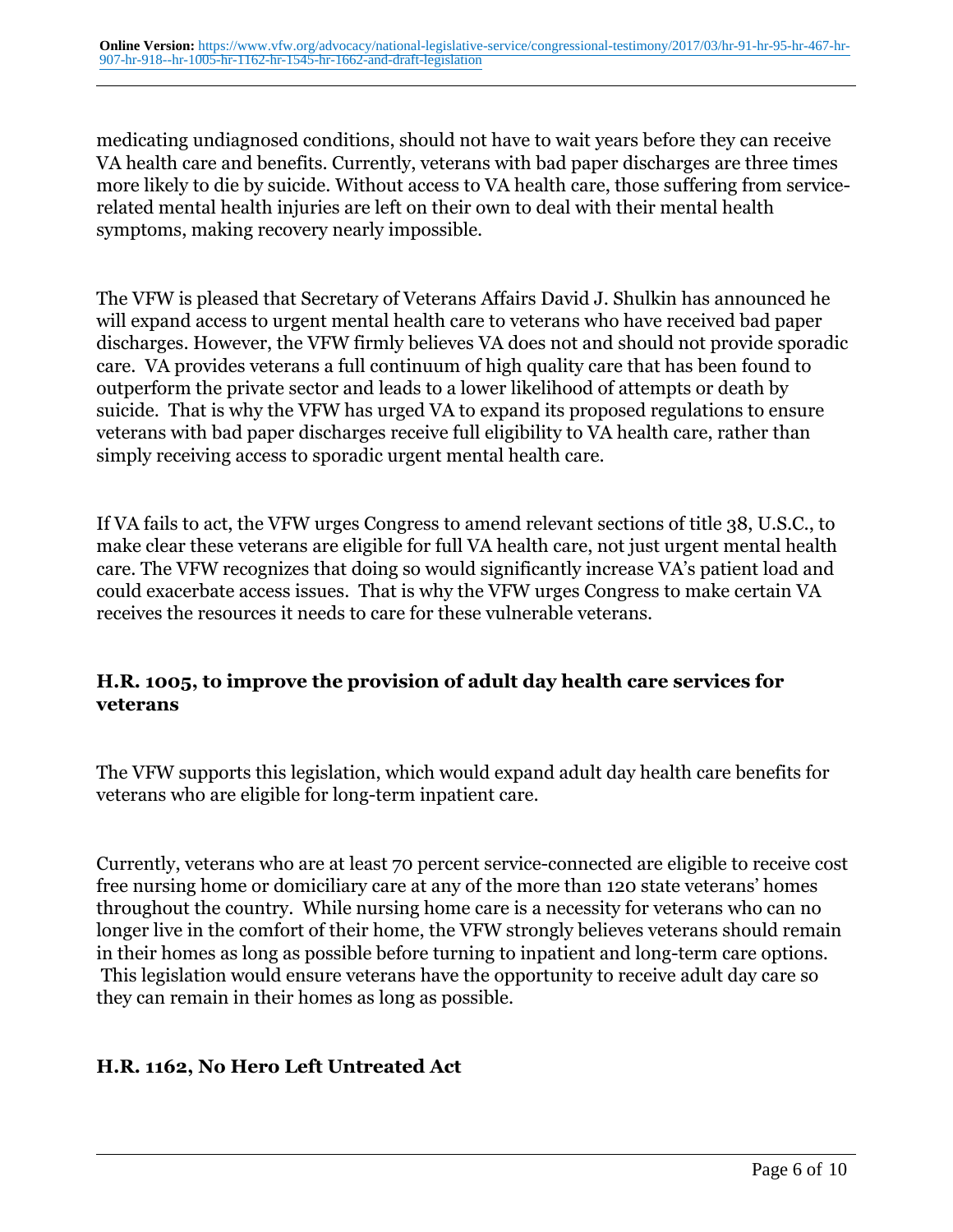The VFW opposes this legislation, which would require VA to carry out a pilot program to provide veterans Magnetic eResonance Therapy (MeRT) to treat post-traumatic stress disorder (PTSD) and other mental health conditions.

The VFW supports expanding access to integrated and complementary therapies that have proven to effectively treat veterans who have not responded to conventional or evidencebased mental health care. However, MeRT is not approved by the U.S. Food and Drug Administration (FDA) and has shown little to no evidence of effectiveness in treating PTSD. VA already offers similar treatments that have been proven to work, cost less, and are FDA approved.

Additionally, this legislation would not provide VA additional funding to test the efficacy of MeRT. The VFW believes that VA must spend its already scarce health care resources on therapies which have shown promise or have a proven track record.

# **H.R. 1545, VA Prescription Data Accountability Act 2017**

The VFW supports this legislation, which would expand VA's requirement to report prescription data to state prescription drug monitoring programs (PDMP).

Current law requires VA to report certain data on prescription of opioids and other narcotics to state PDMPs. The requirement is for VA to share the data of veterans and dependents. However, VA systems cannot differentiate between dependents and other non-veterans who have received care through the VA health care system. While the vast majority of nonveterans receive VA care through the Civilian Health and Medical Program of the VA (CHAMPVA) outside of VA medical facilities, VA does provide care to some non-veterans in its medical facilities, particularly in the emergency room. The VFW supports the sharing of prescription data with state agencies and agrees VA should share data for non-veterans as well.

# **H.R. 1662, to prohibit smoking in any facility of the Veterans Health Administration**

The VFW does not have a position on this legislation that would prohibit smoking in and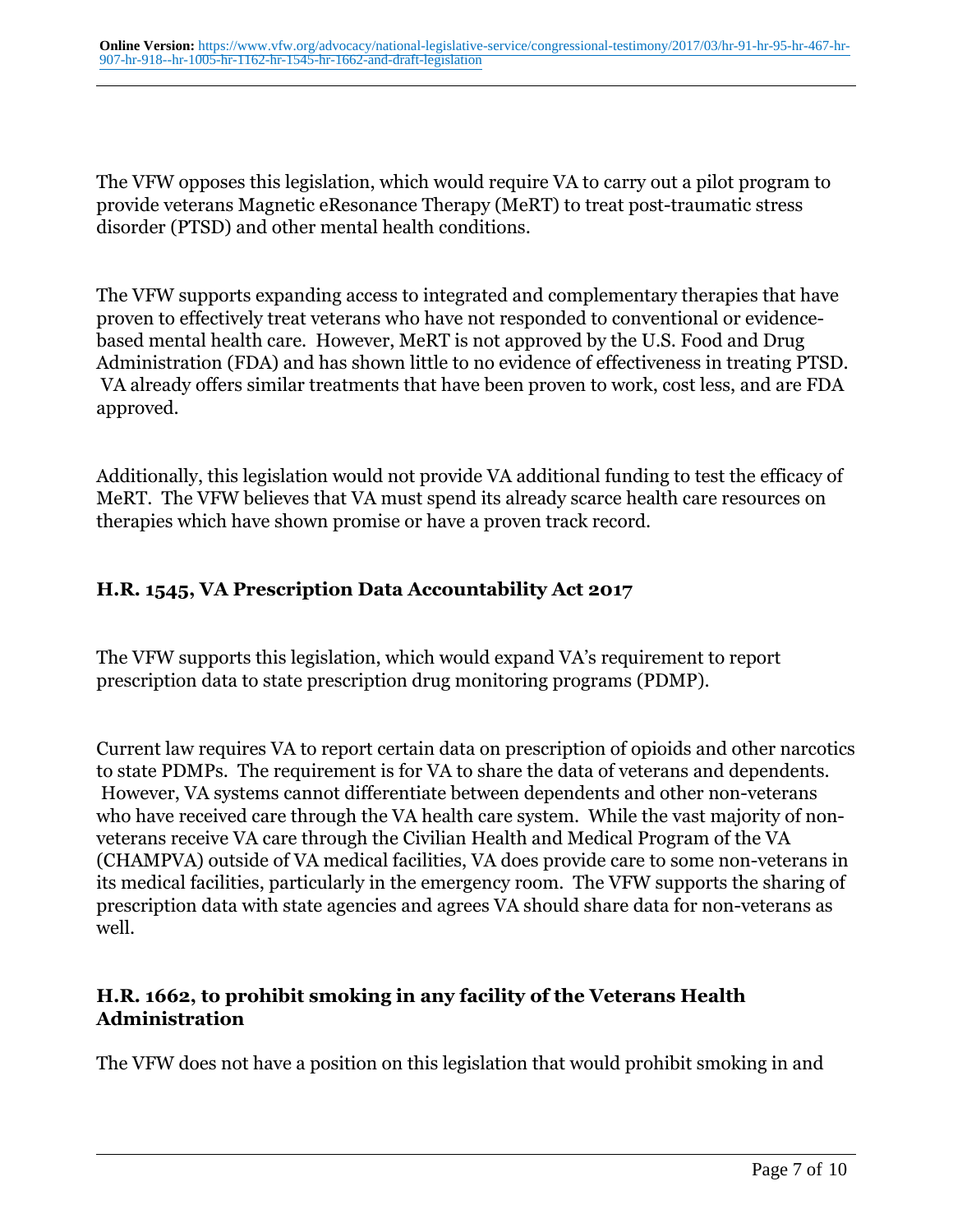around VA medical facilities. We do have some points to consider, however.

According to the Centers for Disease Control and Prevention, smoking is the leading cause of preventive death in the United States. The VFW is aware of the health hazards associated with smoking and understands that the overwhelming majority of America's health care systems and facilities have moved to smoke-free campuses. On the other hand, VA is required by Public Law 102-585, the "Veterans Health Care Act of 1992," to establish and maintain "a suitable indoor area in which patients or residents may smoke."

As a result, 120 VA community living centers (nursing homes) have co-located smoking facilities for veteran residents. Recent news reports also indicate that VA operates nearly 1,000 outdoor and 15 other designated smoking areas. While the VFW understands the reasons for shifting VA medical facilities to smoke-free campuses, we are concerned that this legislation would force VA to comply with arbitrary implementation dates that would require a significant lifestyle change for veterans who rely on VA for their health care without enough time to adjust to new requirements, particularly for veterans who reside in VA nursing homes.

This legislation would require VA to prohibit indoor smoking within 90 days of enactment, and outdoors by October 2022. This means that veterans who reside in the 120 VA nursing homes with co-located smoking areas, most of which are ventilated indoor smoking rooms, would only be given three months to adjust to a smoke-free environment. Approximately 9,225 veterans currently reside in VA community living centers. This legislation would force approximately 20 percent of veterans estimated to be smokers (2,000 average daily census) to either leave or quit smoking within 90 days –– neither of which are easy decisions. If this subcommittee advances this legislation, the VFW urges it to consider extending the effective date to allow veterans more time to adjust to a new lifestyle.

If VA medical facilities are to become smoke-free campuses, VA must strengthen and expand its smoking cessation programs. This includes nicotine replacement therapy for veterans residing in VA nursing homes who tend to be older with severe service-connected disabilities, and who may not be able to easily travel off campus to smoke, as well as veterans using VA rehabilitation therapies for substance abuse of illicit drugs and alcohol. Treatment must be provided to veterans, not forced upon them. By forcing veterans to not smoke, unintended consequences of veterans' not seeking care and treatment they need will be inevitable. VA must also find ways to mitigate the loss of non-clinical benefits veterans identify with smoking, such as socializing with other veterans in smoking rooms.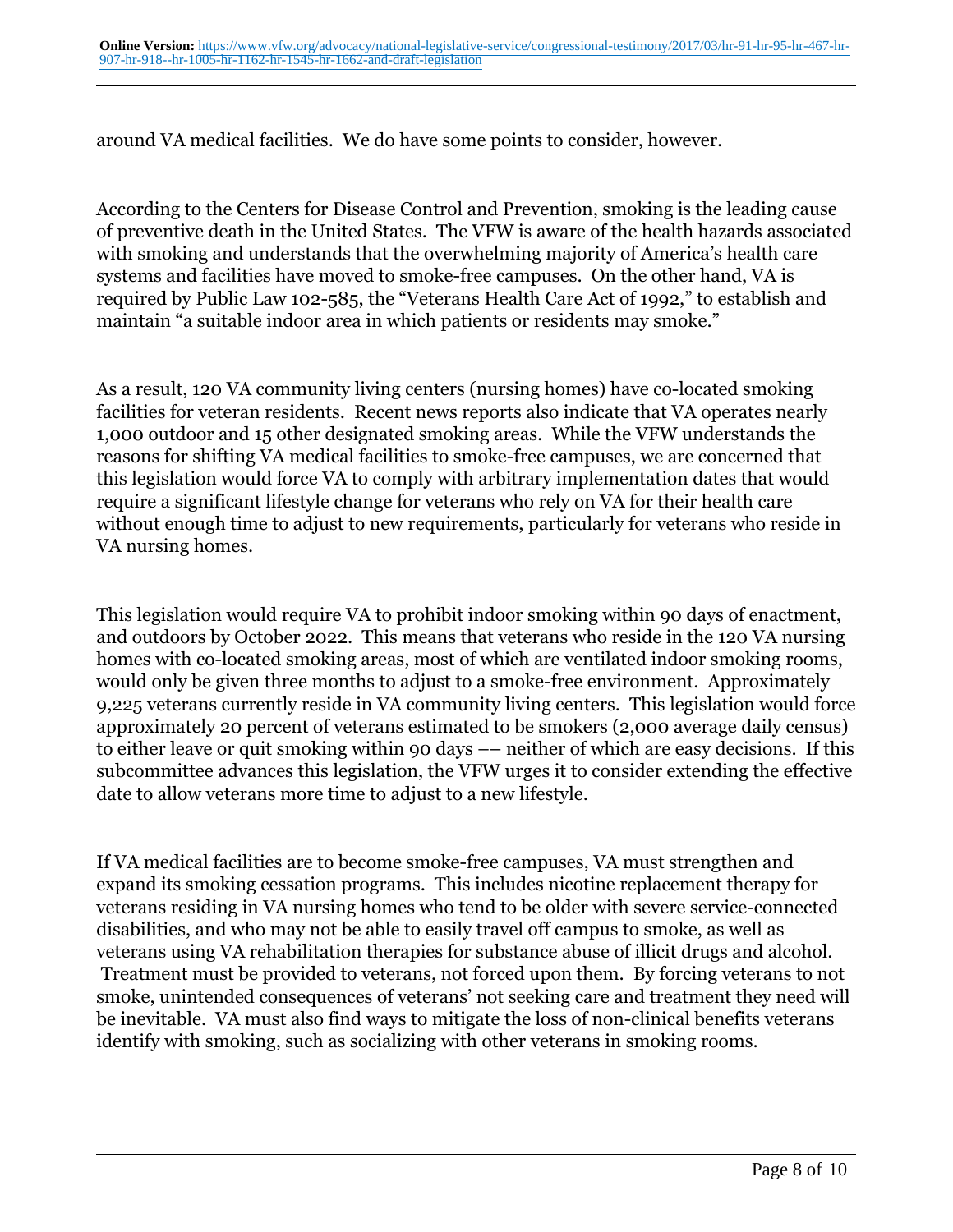#### **Draft legislation, Veterans Affairs Medical Scribe Pilot Act of 2017**

This legislation would require VA to carry out a pilot program to evaluate the efficacy of using medical scribes. The VFW supports this bill and has a recommendation to improve it.

A recent VA study evaluating common challenges faced by clinicians in their day-to-day environments, conducted by VA's Emerging Health Technology Service, concluded that burdensome non-clinician-centered electronic health care systems have a significant impact on morale and retention of VA physicians and veterans' experiences due to reduced facetime with providers. This legislation would reduce the time physicians spend on the keyboard and maximize face-to-face time with their patients.

The Emerging Health Technology Service assessment determined that searching and navigating disparate data systems consumes vast amounts of time VA clinicians can spend interacting with their patients. That is why the VFW is glad this legislation would require medical scribes to help providers navigate a veteran's electronic medical record and respond to messages, such as secure messages, in addition to serving as a scribe during appointments.

VA currently operates a Health Advocate Program in six VA medical facilities that is very similar to the medical scribe pilot programs this legislation would establish. However, the majority of VA's Health Advocate Program uses nurses instead of medical scribes to assist VA physicians. In addition to serving as a scribe during medical appointments and helping physicians navigate a veteran's electronic health care record, health advocates ensure veterans understand their treatment plans when the appointment has concluded. They also have appointments with veterans to evaluate whether they are making progress with their treatment. While the VFW does not believe scribing is the most effective use of nurses, we do urge this subcommittee to base the medical scribe pilot programs on VA's health advocate program. Medical scribes should be trained to help veterans understand their treatment plan and ensure veterans are on track to successfully complete their treatments.

### **Information Required by Rule XI2(g)(4) of the House of Representatives**

Pursuant to Rule XI2(g)(4) of the House of Representatives, the VFW has not received any federal grants in Fiscal Year 2017, nor has it received any federal grants in the two previous Fiscal Years.